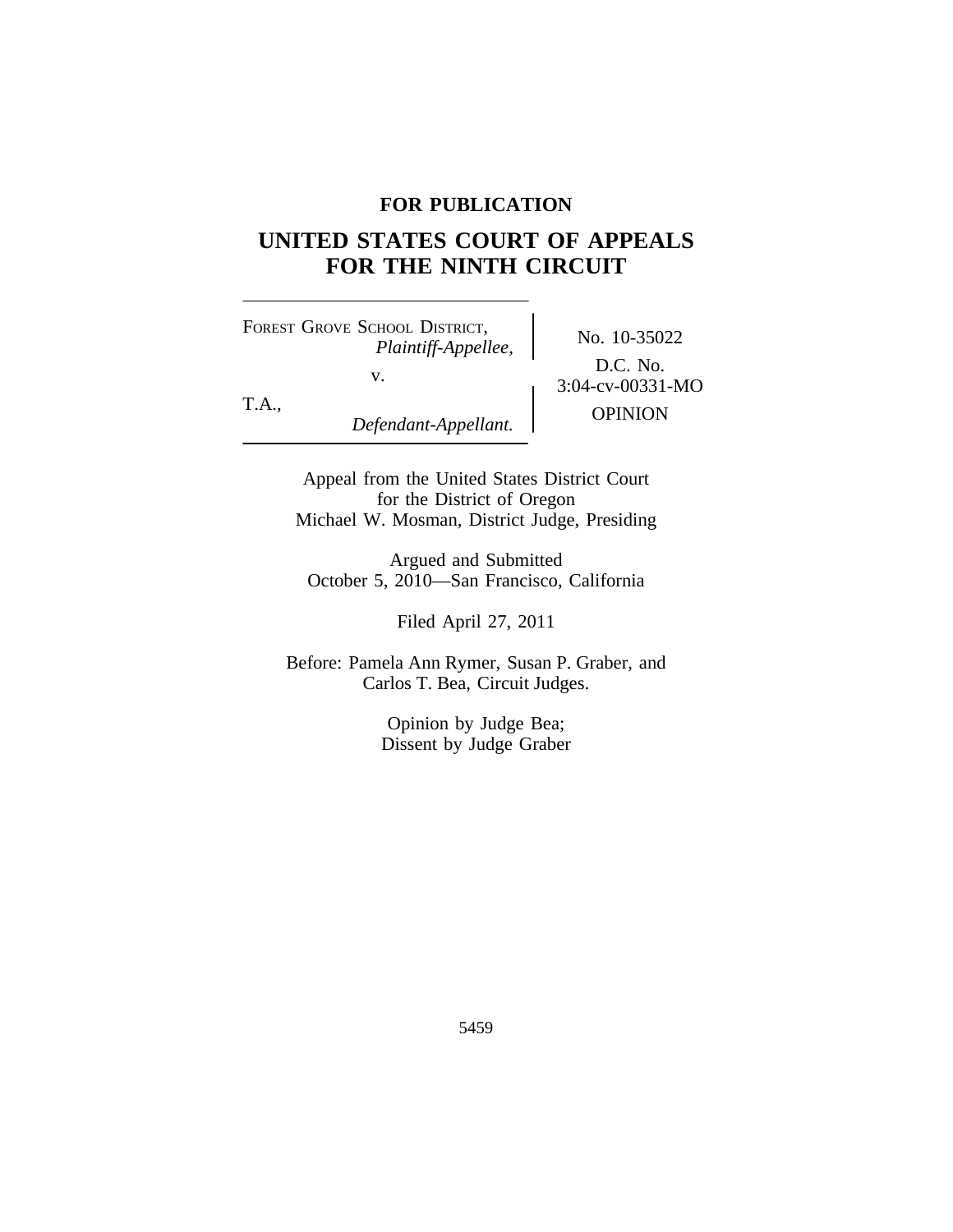#### **COUNSEL**

Mary E. Broadhurst, Eugene, Oregon, Bryan Michael Killian, Masai Dennis McDougall, David Bruce Salmons (argued), Bingham McCutchen, Washington DC, for the defendantappellant.

Richard Gunther Cohn-Lee, Andrea L. Hungerford, Nancy L. Hungerford (argued), The Hungerford Law Firm, Oregon City, Oregon, for the plaintiff-appellee.

# **OPINION**

BEA, Circuit Judge:

T.A., a former student in the Forest Grove School District ("Forest Grove"), appeals the district court's determination that he is not entitled to an award of reimbursement for his private school tuition under the Individuals with Disabilities Education Act ("IDEA"), 20 U.S.C. § 1415(i)(2)(C). On remand from the Supreme Court's opinion and our opinion, *Forest Grove Sch. Dist. v. T.A.*, 523 F.3d 1078 (9th Cir. 2008), *aff'd*, 129 S. Ct. 2484 (2009), the district court held that equitable considerations did not support any award of private-school tuition at Mount Bachelor Academy as a result of Forest Grove's failure to provide T.A. with a Free Appropriate Public Education ("FAPE") under the IDEA. Because the district court did not abuse its discretion when it determined T.A.'s parents enrolled him at Mount Bachelor for non-educational reasons, we affirm.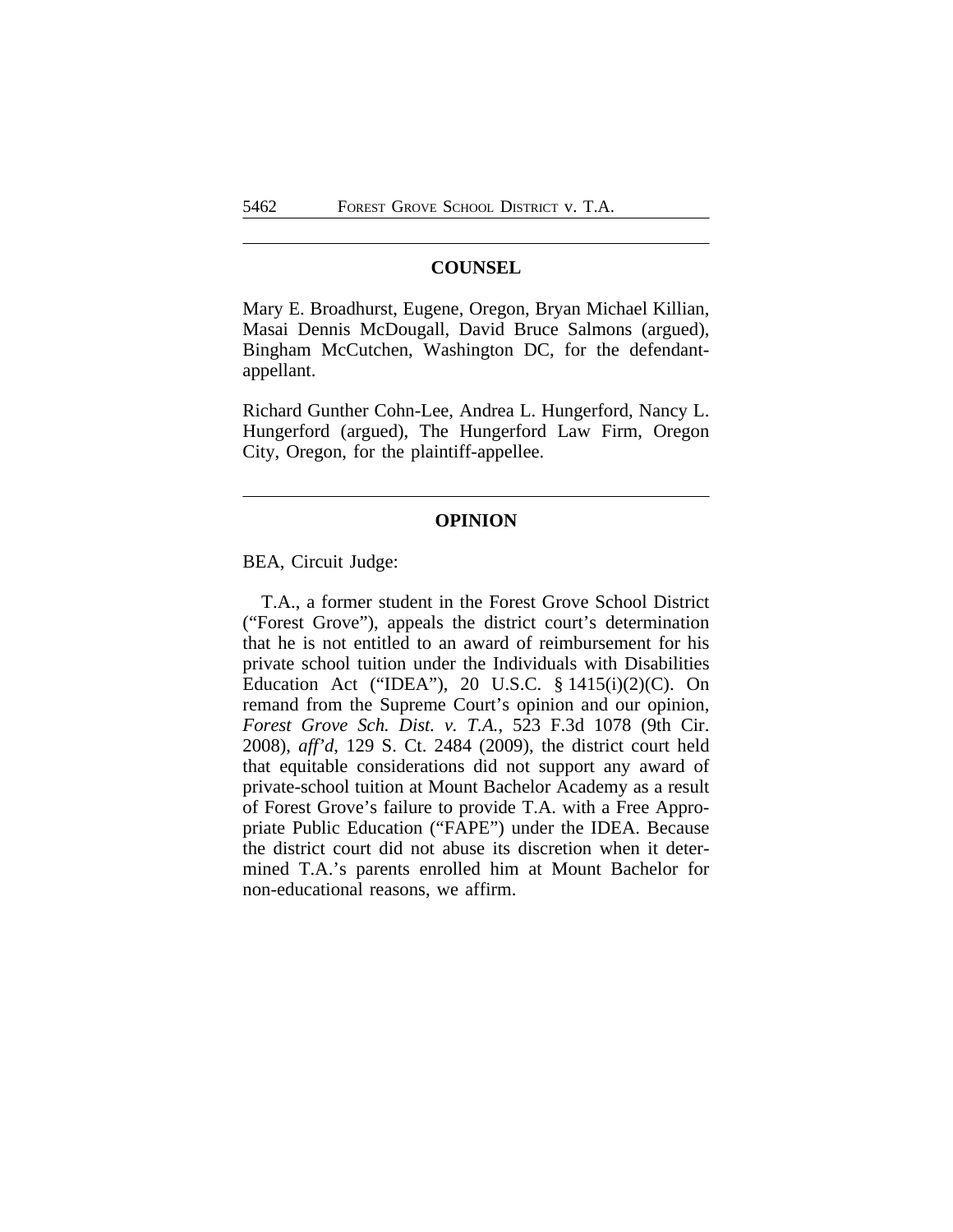#### I. FACTS AND PROCEDURAL HISTORY

The facts of this case were published in *Forest Grove Sch. Dist. v. T.A.*, 523 F.3d 1078, 1081-83 (9th Cir. 2008) ("*Forest Grove I*"), and we repeat them here only to the extent necessary to explain our decision today. T.A. was enrolled in the Forest Grove School District from kindergarten until the spring semester of his junior year in high school, when his parents removed him from public school and enrolled him at Mount Bachelor Academy—a private boarding school which charged \$5,200 a month for room and board.

At Forest Grove High School, T.A.'s scholastic performance had been poor; he earned mostly C's and D's. When T.A. was a freshman, his parents requested that he be evaluated for a learning disability. If T.A. had a learning disability, he might have been eligible for special education services under the IDEA. *See* 20 U.S.C. § 1401(3)(A) (children with specific learning disabilities are eligible for services under the IDEA if "by reason thereof, [the child] needs special education and related services"). Although Forest Grove evaluated T.A. and concluded he did not have a specific learning disability, school staff noted in an internal memo that he might have Attention Deficit Hyperactivity Disorder (ADHD).<sup>1</sup> ADHD is a separate basis under which T.A. would have been eligible for special education services. *Id.* T.A.'s parents were informed in June 2001 he did not have a learning disability and was therefore ineligible for special education services. T.A. continued to earn mostly C's and D's throughout his sophomore and junior years of high school. Forest Grove did not undertake any additional action with respect to its internal memorandum that T.A. might have ADHD.

**<sup>1</sup>**As we explained in *Forest Grove I*, "ADHD is classified as a mental disorder. A person with ADHD often has symptoms similar to those experienced by a person with a learning disability, but ADHD is a disorder distinct from learning disabilities. . . . The evaluation of T.A. for a learning disability therefore did not encompass an evaluation for ADHD." *Forest Grove I*, 523 F.3d at 1081 n. 1.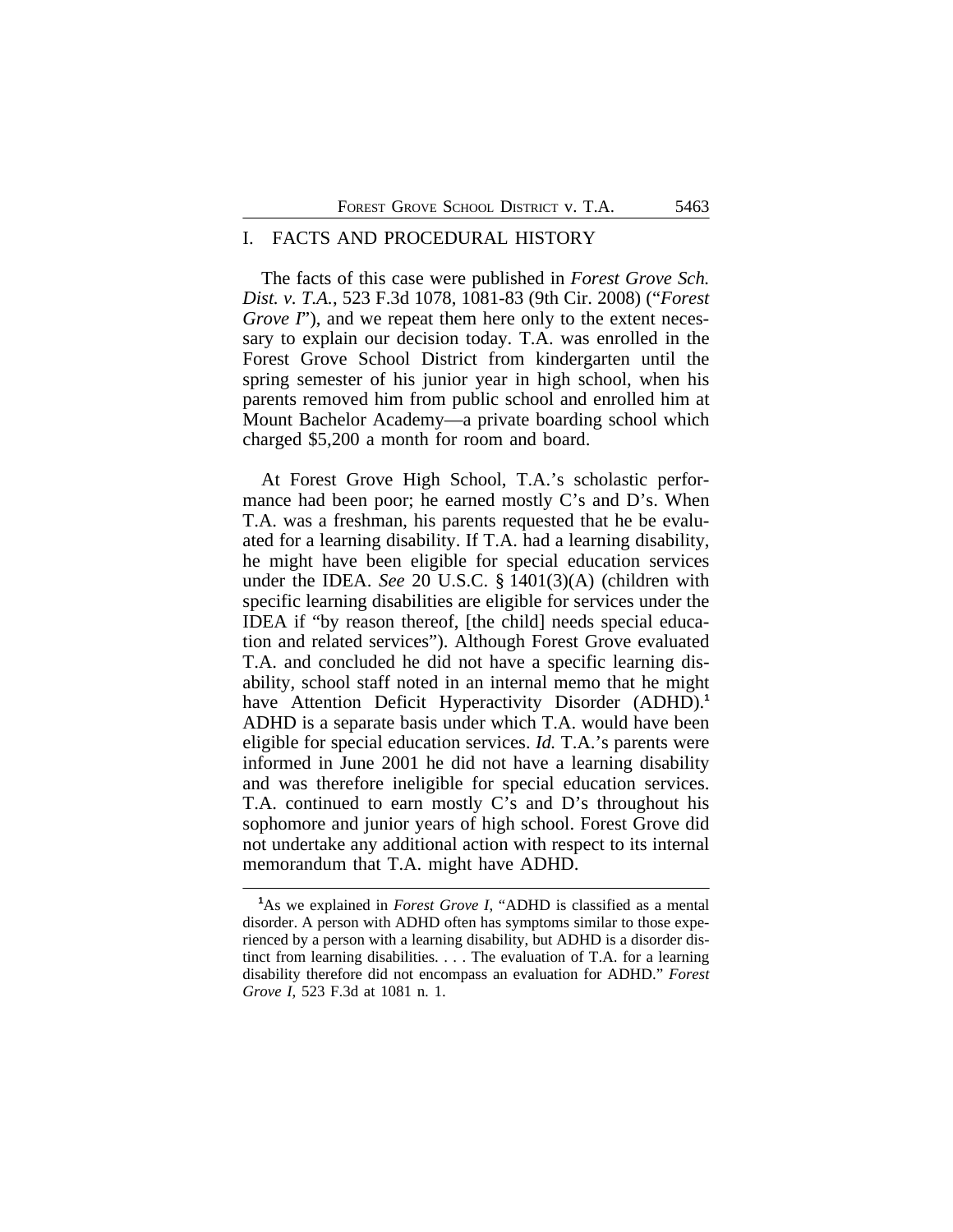In fall 2002—during T.A.'s junior year of high school—he began to use marijuana at least three or four times a day. Sometimes, T.A. was so highly dosed with marijuana he could not speak or get out of bed. T.A.'s parents found drug paraphernalia in his room. His parents also discovered he had made \$1200 worth of "1-900" pornographic phone calls, and they removed the family computer from their home after they discovered T.A. had visited Internet pornography sites. On February 11, 2003, T.A. ran away from home, but was returned to his parents by the police several days later. In response to T.A.'s escalating behavioral problems, T.A.'s parents took him to Dr. Michael Fulop, a psychiatrist, who conducted several tests and evaluations of T.A. in late January and February 2003. After T.A. ran away from home—but without seeking intervention by, or services from, the school district—T.A.'s parents removed T.A. from school and enrolled him in a three-week program for troubled youth at Freer Wilderness Therapy Expeditions in March 2003.**<sup>2</sup>** At a family therapy session held at Freer, T.A. informed his parents he had used cocaine.

Dr. Fulop completed his report on T.A on March 15, 2003, while T.A. was enrolled at Freer. Dr. Fulop diagnosed T.A. with ADHD, as well as depression and marijuana addiction. On March 23, 2003—upon T.A.'s return from Freer—his parents immediately removed him from public school and enrolled him at Mount Bachelor Academy. Subsequently, on April 18, 2003, T.A.'s parents filed an IDEA complaint against Forest Grove, which claimed Forest Grove had not provided T.A. with a FAPE under the IDEA. As required by the IDEA, T.A.'s parents requested an administrative due process hearing. *See* 20 U.S.C. § 1415(f). The assigned hearing officer continued the matter to allow Forest Grove to evaluate T.A. for ADHD.

**<sup>2</sup>**Freer Wilderness Therapy Expedition is not a school; instead, it is a residential treatment program for troubled teens. Freer is licensed as a Mental Health and Drug and Alcohol treatment program by the state of Oregon.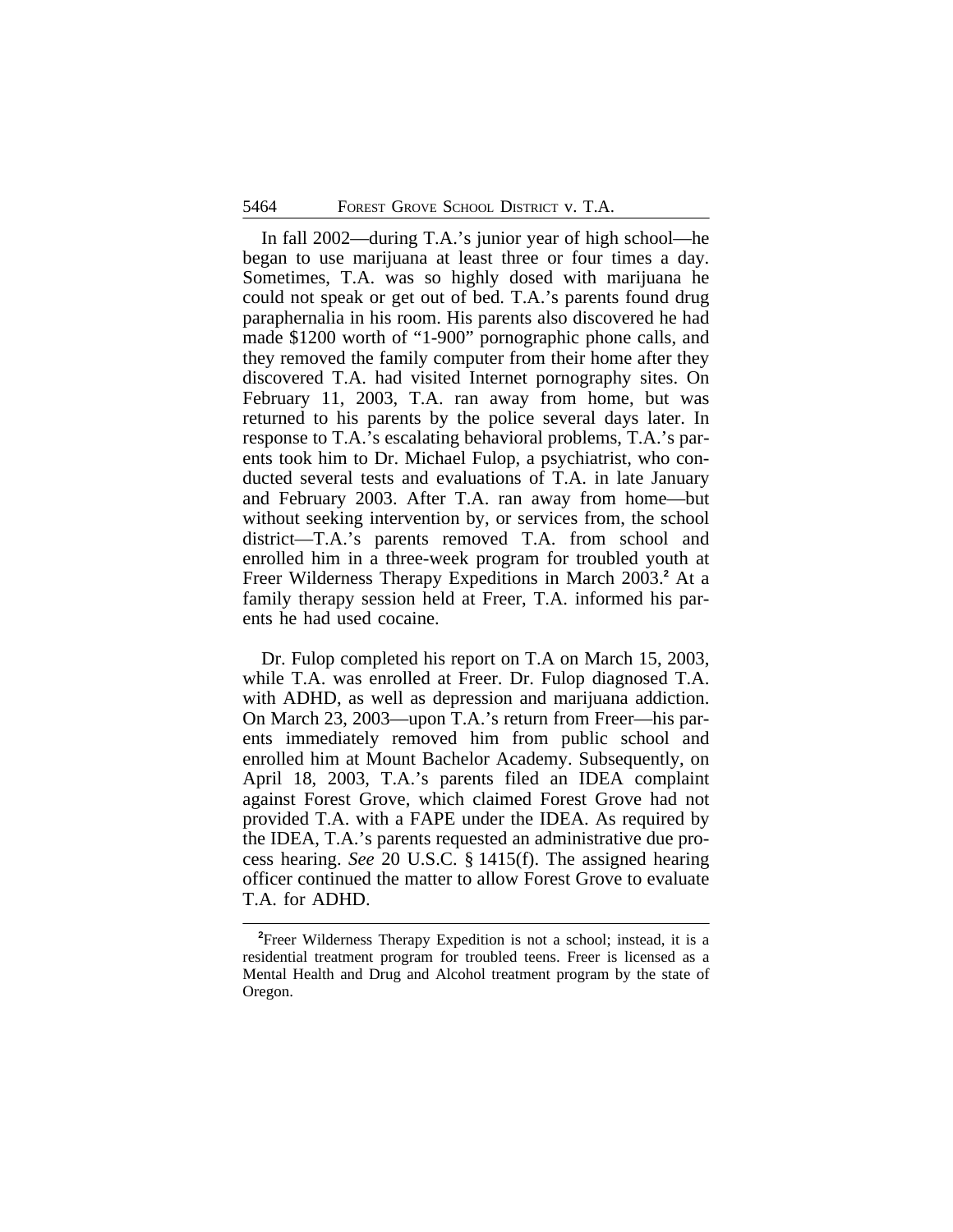On July 7, 2003, a team of Forest Grove's medical and educational specialists confirmed Dr. Fulop's diagnosis that T.A. had ADHD. On August 26, 2003, a similar team determined T.A. was not eligible for services or accommodations under the IDEA, because his ADHD did not have a severe adverse effect on his academic performance.

On January 26, 2004, the hearing officer assigned to T.A.'s case held that T.A. was disabled, that the diagnosis had a severe adverse effect on his academic performance, and that Forest Grove had thus failed to provide T.A. with a FAPE. Thus, the hearing officer held T.A.'s parents were entitled to reimbursement for the full cost of T.A.'s Mount Bachelor tuition.**<sup>3</sup>** Forest Grove appealed the hearing officer's decision in federal district court. The district court reversed the hearing officer's grant of reimbursement to T.A.'s parents. The district court held T.A. was statutorily ineligible for reimbursement of private school expenses under 20 U.S.C. § 1412(a)(10)(C) because he had never previously received special education. *Forest Grove Sch. Dist. v. T.A.*, 640 F. Supp.2d 1320, 1335 (D. Or. 2005). Section 1412(a)(10)(C) provides for private school reimbursement only for children with disabilities who are denied a FAPE in public school and "who previously received special education and related services." Further, the district court held that "[e]ven assuming that tuition reimbursement may be ordered in an *extreme* case for a student not receiving special education services," T.A.'s case was not sufficiently "extreme" to require such reimbursement. *Id.* at 1334 (emphasis added).

**<sup>3</sup>**T.A.'s parents also contended they were entitled to reimbursement for the cost of Dr. Fulop's evaluation, and for the cost of the Freer expedition. The hearing officer denied reimbursement for Freer because it was not an appropriate placement for a child with a disability. The hearing officer further denied reimbursement for Dr. Fulop's evaluation because T.A. first presented that claim to the hearing officer in his opening brief. Neither of these claims are the subject of this appeal.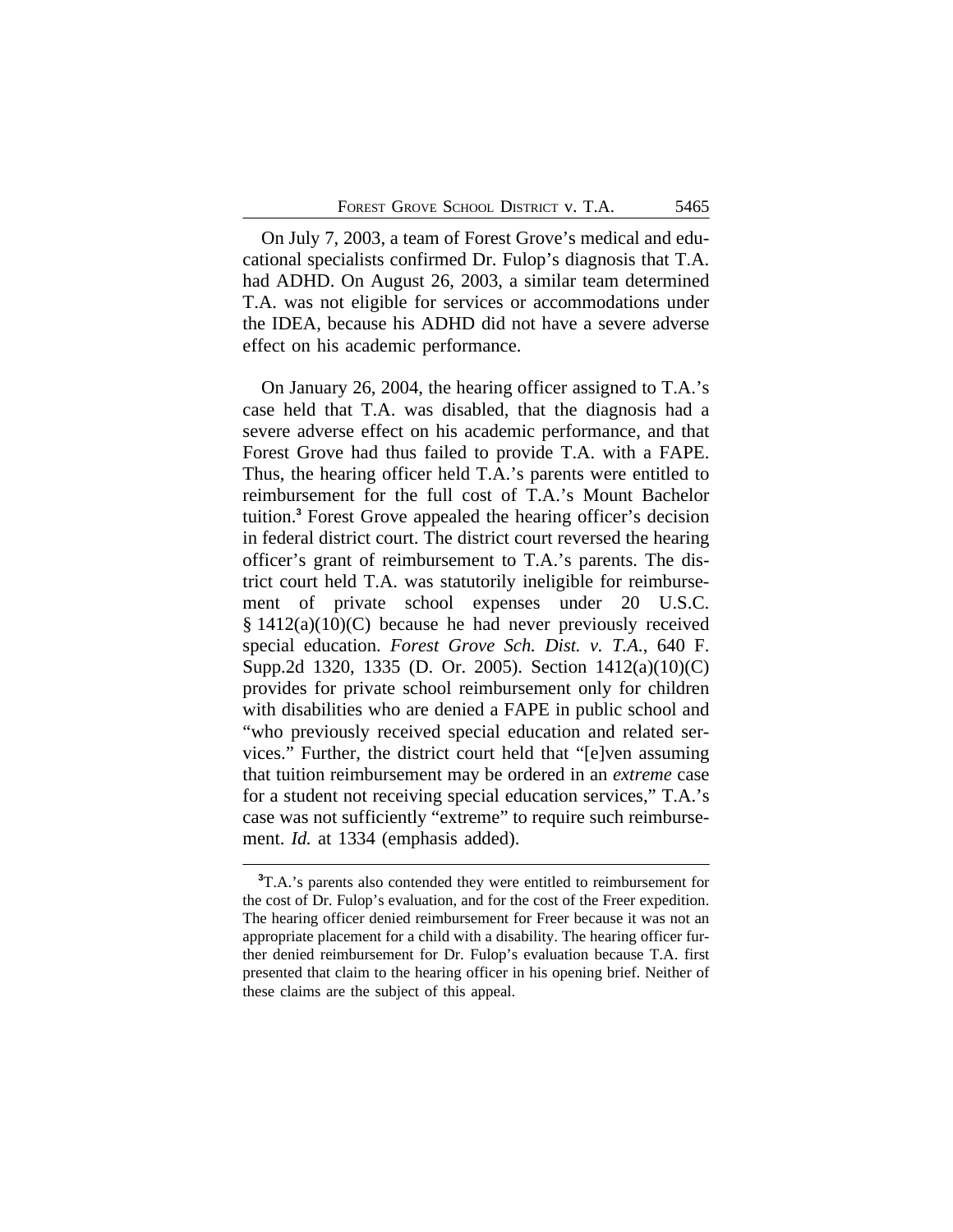We reversed. We held that under "general principles of equity," students who had not previously been diagnosed with disabilities—and thus, did not previously receive special education services—are nevertheless entitled to private school reimbursement under 20 U.S.C. § 1415(i)(2)(C), which provides that the court "shall grant such relief as the court determines is appropriate" in actions brought under the IDEA. *Forest Grove I*, 523 F.3d at 1088. Moreover, we found "nothing in § 1415(i)(2)(C), Supreme Court precedent, or our own precedent [to suggest] that tuition reimbursement is available only in *extreme cases* for parents who place their child in private school before receiving special education and related services in public school." *Id.* (emphasis in the original). We thus remanded this case to the district court to consider "all relevant factors in determining whether to grant reimbursement and the amount of the reimbursement." *Id.* at 1088-89. In part, we held:

We are mindful that the Hearing Officer found that T.A.'s parents sent him to Mount Bachelor Academy not only because of his disabilities, but also for reasons unrelated to his disabilities (i.e., substance abuse and behavioral problems), and the district court would be acting within its discretion to consider that factor as well.

*Id.* at 1089. The Supreme Court affirmed. *Forest Grove Sch. Dist. v. T.A.*, 129 S. Ct. 2484 (2009).

On remand, the district court reconsidered the case in light of the factors under the "general principles of equity" we set out in *Forest Grove I*, 523 F.3d at 1088, and denied T.A. and his parents tuition reimbursement. The district court held that the "decisive factor in this case is that T.A.'s parents appear to have enrolled T.A. in [Mount Bachelor] not because of any disability recognized by the IDEA but because of his drug abuse and behavioral problems." The district court held the "timing of the change in schools is instructive," noting that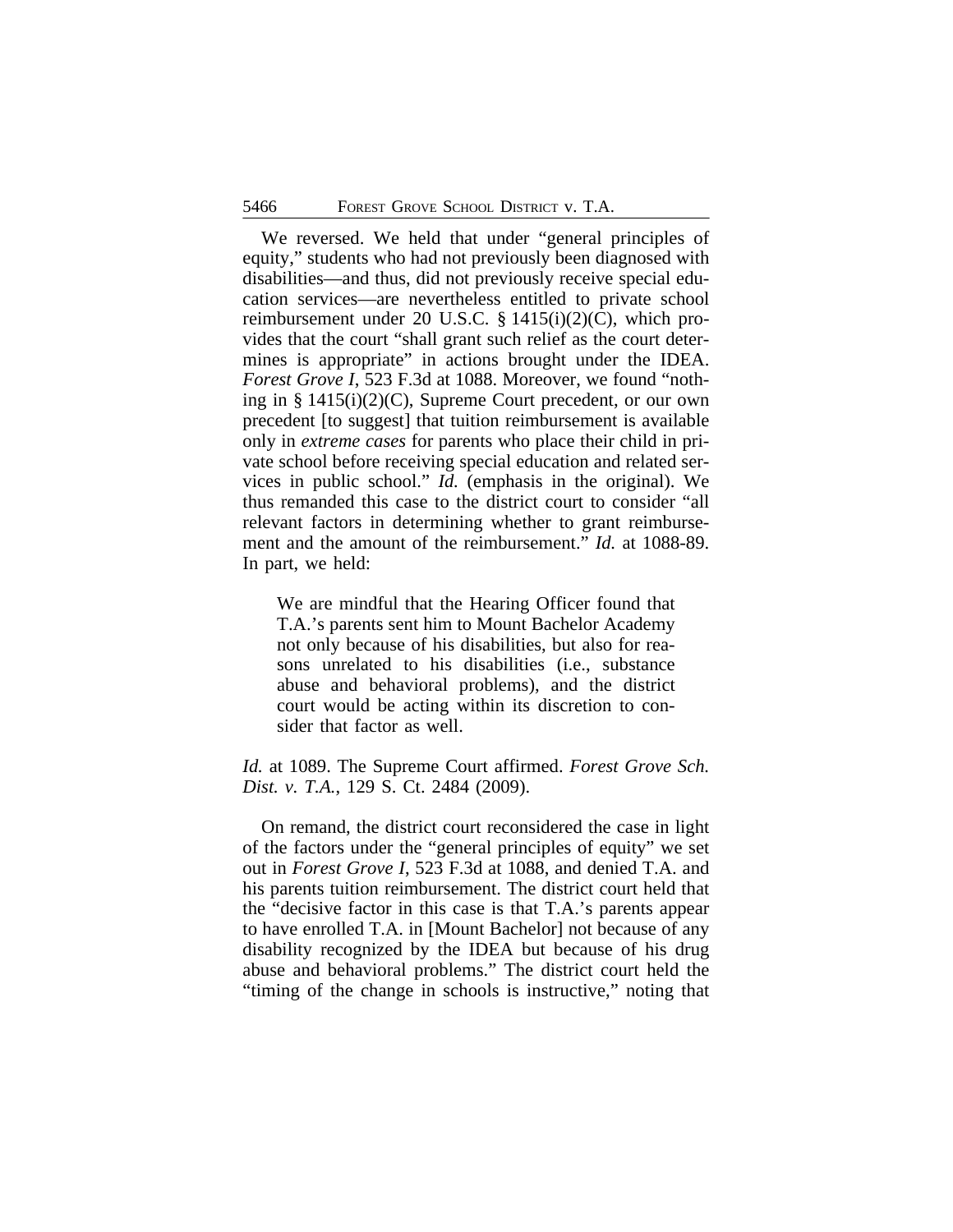T.A.'s enrollment at Mount Bachelor followed his descent into increasingly severe drug addiction, his decision to run away from home, his calls to 1-900 sex lines, and his use of Internet pornography sites, none of which events were attributable to any IDEA-defined disabilities. Moreover, the district court noted that T.A.'s father said nothing on the Mount Bachelor application about T.A.'s ADHD or schoolwork in response to a question which asked "what specific events precipitated enrollment in the program?" Instead, T.A.'s father listed "inappropriate behavior, depression, opposition, drug use, runaway."

On appeal, T.A. contends the district court abused its discretion when it held T.A. and his parents were not entitled to reimbursement.

# II. STANDARD OF REVIEW

We review for abuse of discretion a district court's equitable determination to grant or deny reimbursement for private school tuition under the IDEA. *Forest Grove Sch. Dist. v. T.A.*, 523 F.3d 1078, 1084 (9th Cir. 2008). We reverse a district court's decision under the abuse of discretion standard only if the district court's decision was "[1] illogical, [2] implausible, or [3] without support in inferences that may be drawn from the facts in the record." *United States v. Hinkson*, 585 F.3d 1247, 1263 (9th Cir. 2009) (en banc).

# III. DISCUSSION

**[1]** We first reject T.A.'s contention that, as a matter of law, his parents' subjective reasons for private school enrollment cannot be a valid equitable consideration. In *Forest Grove I*, we specifically held:

We are mindful that the Hearing Officer found that T.A.'s parents sent him to Mount Bachelor Academy not only because of his disabilities, but also for rea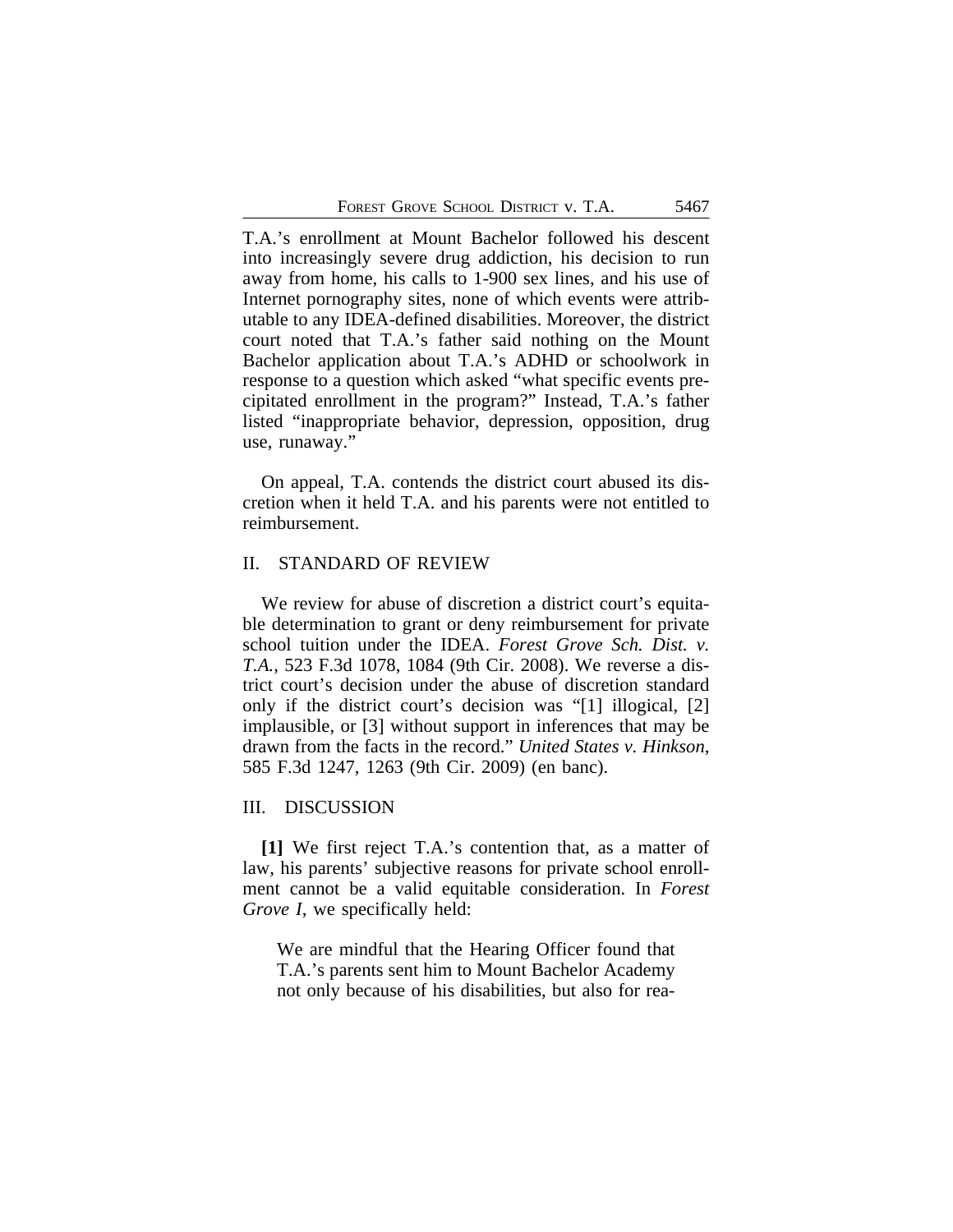sons unrelated to his disabilities (i.e., substance abuse and behavioral problems), and the district court would be acting within its discretion to consider that factor as well.

523 F.3d at 1089. That holding is the law of the case, and no exception to the doctrine applies here.

**[2]** We disagree with the dissent that this sentence is a "finding of fact" which required the district court to hold that T.A.'s enrollment was precipitated in part by his disabilities. Contrary to the dissent's assertions, *see* Dissent at 5475 n. 1, the hearing officer never made an explicit finding of fact as to the reasons T.A.'s parents enrolled him at Mount Bachelor.**<sup>4</sup>** And as an appellate court, we are not in the business of making findings of fact. The passage cited above simply stated that the district court had discretion to consider the reasons for T.A.'s enrollment at Mount Bachelor as an equitable factor on remand. The section in which this sentence was included instructed the district court, under general principals of equity, to consider "all relevant factors in determining whether to grant the reimbursement and the amount of the reimbursement."**<sup>5</sup>** *Forest Grove I*, 523 F.3d at 1088-89.

**<sup>5</sup>**We also find unpersuasive the dissent's contention that the district court was required explicitly to state that it was rejecting the Hearing Officer's factual findings. *See* Dissent at 5474. Nothing in *Ojai Unified Sch. Dist. v. Jackson*, 4 F.3d 1467, 1474 (9th Cir. 1993) requires a district court to recite some liturgical phrases effectively to reject the Hearing Officer's factual finding, and here (as discussed *infra*), the district court's analysis was sufficient to support its factual findings.

**<sup>4</sup>**On the contrary: although the hearing officer *generally* discussed both T.A.'s behavioral and academic difficulties and the dual *services* Mount Bachelor provided, it held "it was T.A.'s escalating drug abuse, depression and out of control behavior that *caused* his parents to remove him . . . from [Forest Grove High School.]" (emphasis added). As the hearing officer made no explicit factual finding as to the reasons for enrollment at Mount Bachelor—and the closest it came to doing so suggested enrollment was precipitated *exclusively* by drug abuse, depression, and behavioral problems—Forest Grove should not be penalized for its failure to appeal this nonexistent factual finding.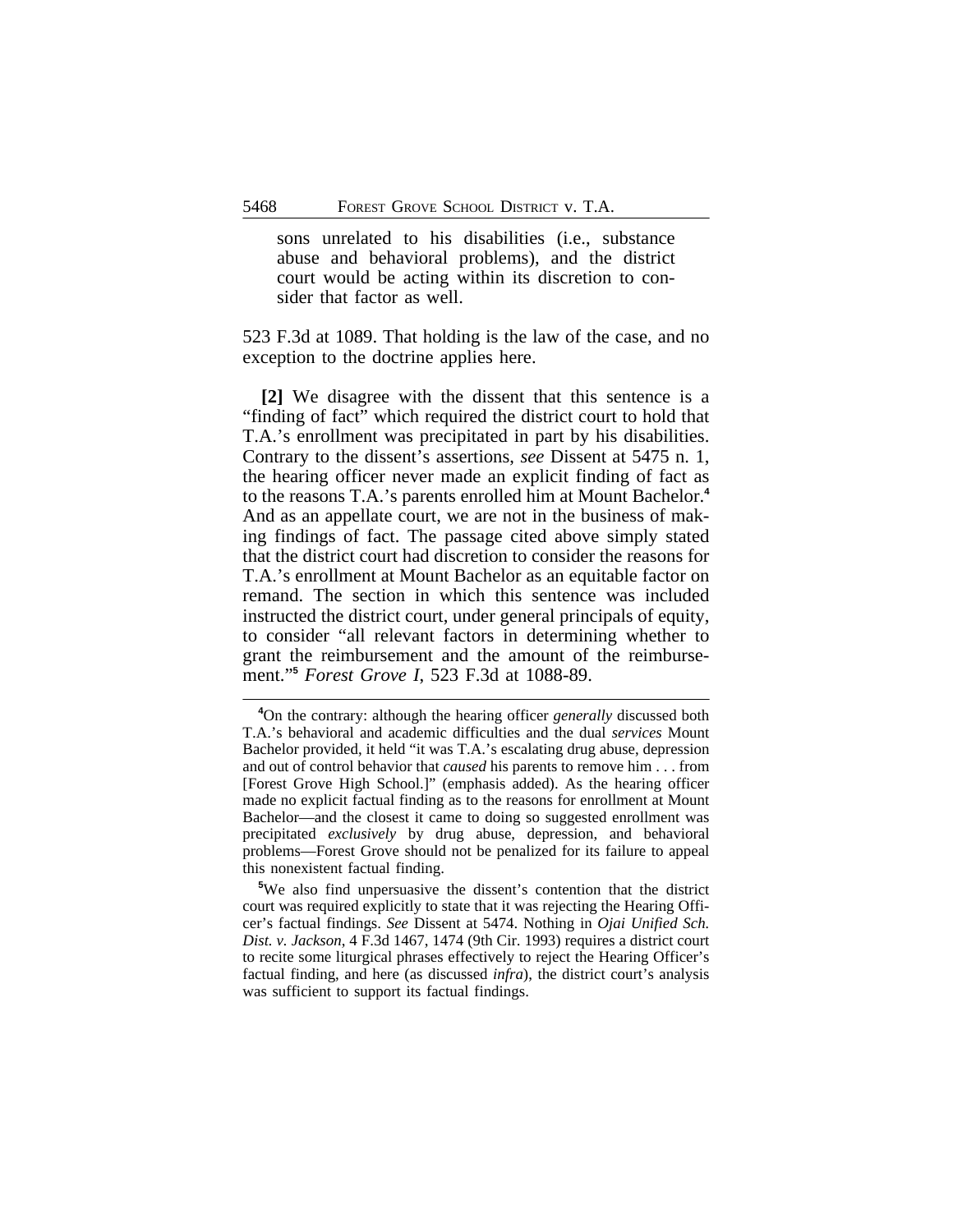Moreover, even *were* we to read this passage as "factfinding" on appellate review—fact-finding which required the district court to accept that T.A. was sent to Mount Bachelor for both reasons related and unrelated to his disability—the district court was *not* required to award reimbursement to T.A. simply because T.A.'s enrollment in private school was motivated *in part* by his disabilities. Section 1415(i)(2)(C)(ii) —the statute under which we instructed the district court to consider possible reimbursement under "general principles of equity," *Forest Grove I*, 523 F.3d at 1088—provides that "the court . . . basing its decision on the preponderance of the evidence, shall grant such relief as the court determines is appropriate." 20 U.S.C. §  $1415(i)(2)(C)(iii)$ . The "preponderance of the evidence" standard necessarily requires the district court to *weigh* the equitable factors. Even *if* the district court were bound by a factual determination that T.A.'s enrollment was motivated by reasons both related and unrelated to his disabilities, the court could have held the non-disability reasons so outweighed the disability reasons as to make reimbursement inequitable, and hence inappropriate under  $\S 1415(i)(2)$  $(C)(iii)$ .

Indeed, our remand order instructed the district court to "consider all relevant factors *in determining whether to grant reimbursement*." *Forest Grove I*, 523 F.3d at 1088 (emphasis added). Affirming our decision, the Supreme Court similarly instructed the district court to consider all equitable factors "in determining *whether* reimbursement for some or all of the cost of the child's private education is warranted." *Forest Grove*, 129 S.Ct. at 2496 (emphasis added). If indeed the "factual" finding that T.A. enrolled at Mount Bachelor for reasons related to his disability was the law of the case—and if *any* disability-related motivation for enrollment at Mount Bachelor requires at least some reimbursement—these remand orders would not have instructed the district court to determine *whether* reimbursement was required. Instead, the remand orders would simply have instructed the district court to determine the *amount* of reimbursement to which T.A. was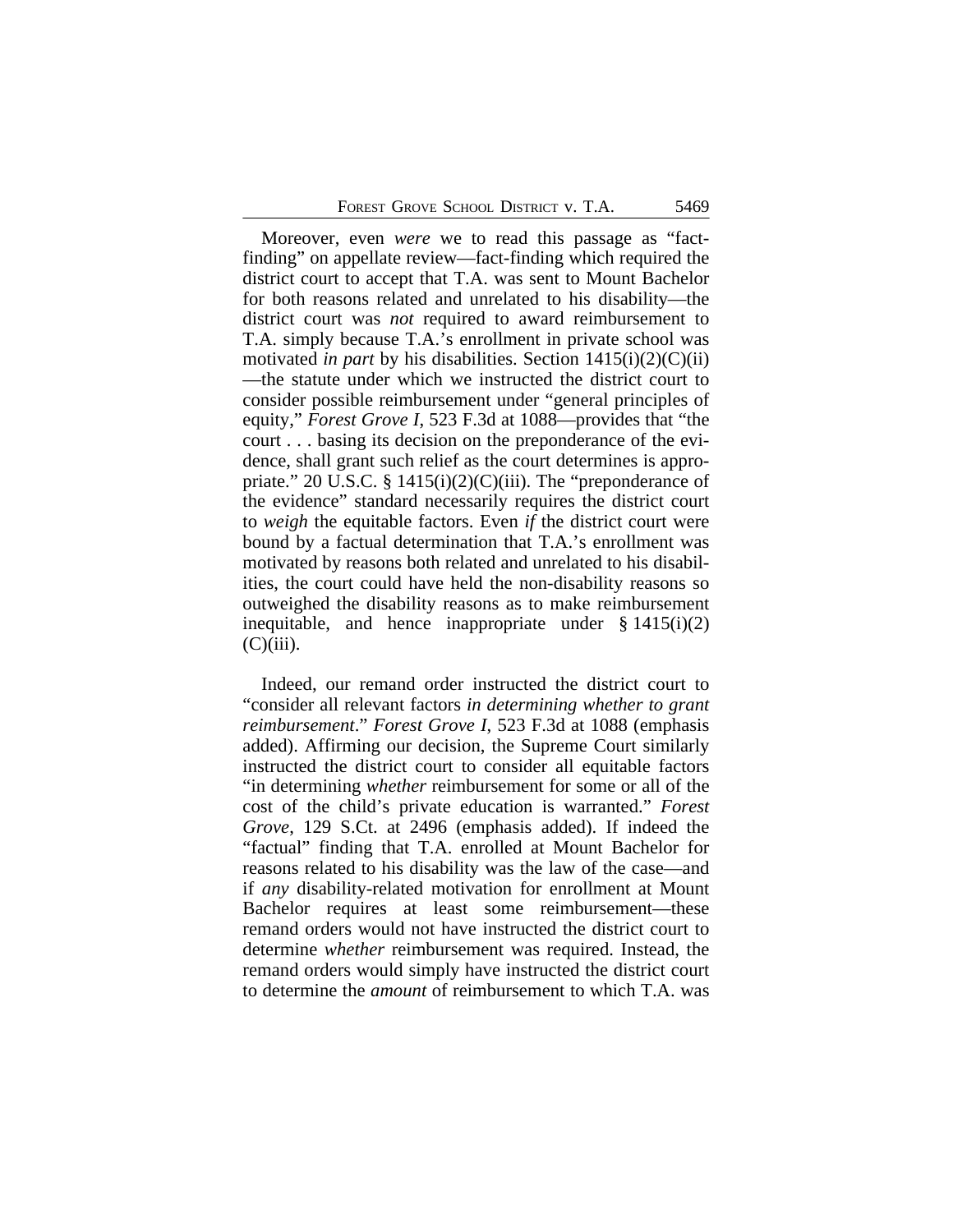entitled. We, and later the Court, remanded for determination of *liability* for reimbursement, not solely for *damages*.

**[3]** In any event, we hold that there was sufficient evidence in the record to support the district court's factual determination that T.A.'s parents enrolled him at Mount Bachelor solely because of his drug abuse and behavioral problems. Our standard of review bears reiteration: to find the district court made a "clearly erroneous finding of fact," this court must find that the district court's determination was "[1] illogical, [2] implausible, or [3] without support in inferences that may be drawn from the facts in the record." *Hinkson*, 585 F.3d 1263. Here, there were ample facts in the record to support the district court's conclusion that T.A. enrolled at Mount Bachelor solely for non-academic purposes. As the district court noted, T.A.'s parents decided to enroll him at Mount Bachelor directly after T.A.'s behavioral and drug problems escalated. Indeed, although T.A.'s parents had sought IDEA academic services through Forest Grove in 2001, they did not seek a reevaluation of T.A. in 2003 until nearly a month *after* they had already enrolled him at Mount Bachelor.**<sup>6</sup>** Moreover, T.A.'s father's answer to the one question on the Mount Bachelor application which asked which "specific events precipitated" enrollment mentioned *only* T.A.'s behavioral and drug problems, not his academic difficulties. Thus, the district court's determination that T.A.'s parents enrolled him at Mount Bachelor because of his drug abuse and behavioral problems was not illogical, implausible, or without support in inferences that may be drawn from the facts in the record. *Id.*

**[4]** The dissent would reverse the district court because "the only support for the district court's conclusion concerning the parents' reasons is one response to one question . . . out of an 18-page application." Dissent at 5477. But as an ini-

**<sup>6</sup>**Such an evaluation, of course, was required if the parents were to be reimbursed the Mount Bachelor tuition as a result of the school district's failure to provide a FAPE. *See generally* 20 U.S.C. § 1415.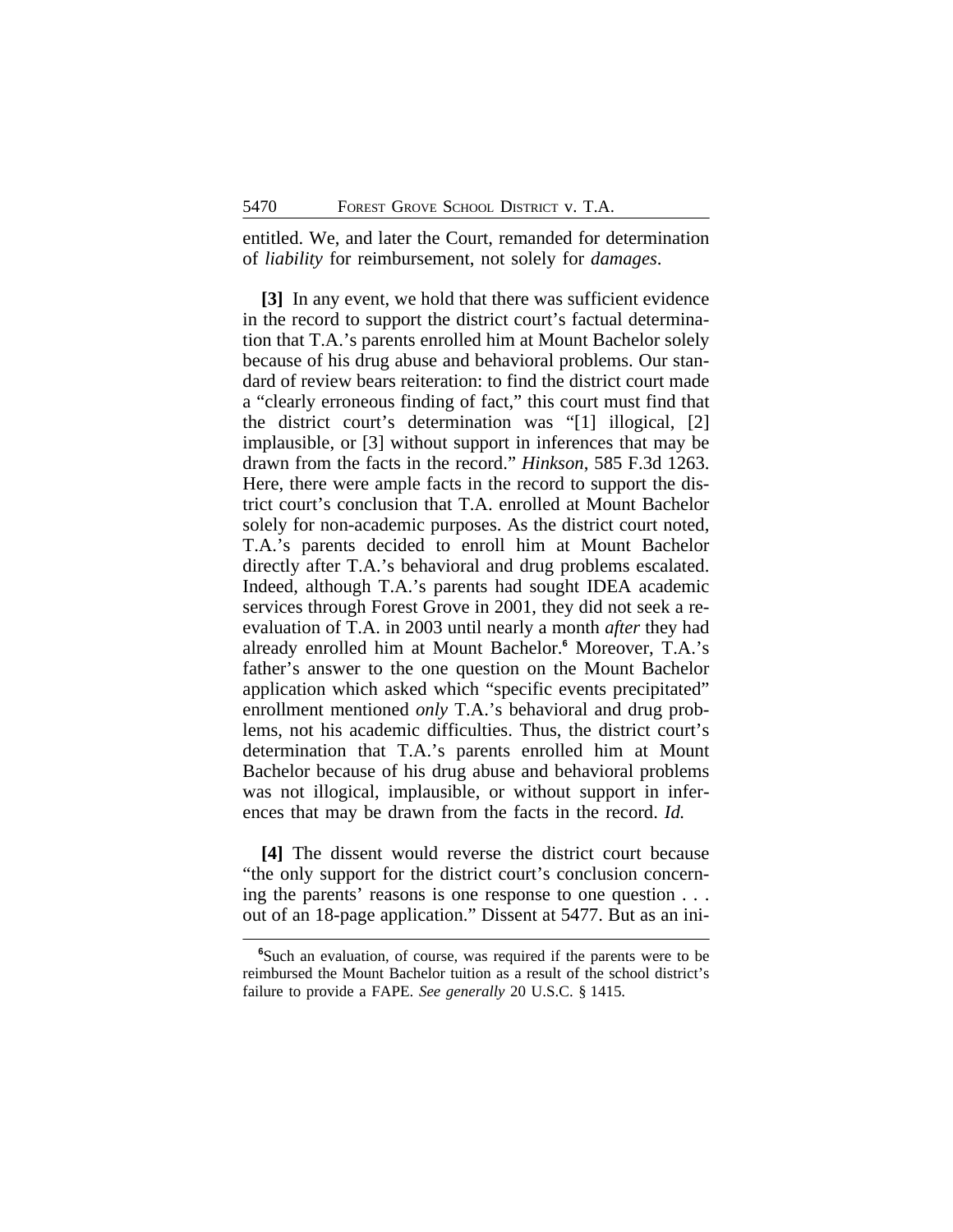tial matter, the district court did *not* "view" the response in isolation. On the contrary, the district court explicitly held that it considered T.A.'s Mount Bachelor application *in conjunction* with the timing of T.A.'s enrollment at Mount Bachelor, related to the events which showed his escalating drug and behavioral problems in the months leading up to his enrollment. Moreover, the district court's focus on the "specific events" question was not "illogical, implausible, or without support in inferences that may be drawn from the facts in the record." *Hinkson*, 585 F.3d at 1263. The "specific events" question was the sole question on the Mount Bachelor application which asked what *precipitated* T.A.'s enrollment at Mount Bachelor. Therefore, the district court quite reasonably concluded that the "specific events" question was particularly useful in determining T.A.'s parents' motivation in enrolling him at Mount Bachelor.

**[5]** We also find no clear factual error in the district court's determination that "T.A.'s father said nothing on the [Mount Bachelor Academy] application about . . . T.A.'s trouble with his school work." The district court's determination that T.A.'s father did not mention his school work on the Mount Bachelor application came in the context of the district court's discussion of the application question: "What specific events precipitated enrollment to this program?" Moreover, the topic sentence of the paragraph in which the district court's factual determination is included rejects T.A.'s counsel's assertion at oral argument that "inappropriate and oppositional behavior and drug use could be symptoms of T.A.'s ADHD and that by listing them on his application, T.A.'s father was enrolling T.A. in MBA as a result of his ADHD." "Inappropriate behavior," "opposition," and "drug use" were three of the "specific events" listed by T.A.'s father in response to the question about what "precipitated" T.A.'s enrollment at Mount Bachelor. Thus, read in context, the district court's determination that T.A.'s father said nothing about T.A.'s trouble with school work was in reference to his father's answer to the "specific events" question. We thus cannot con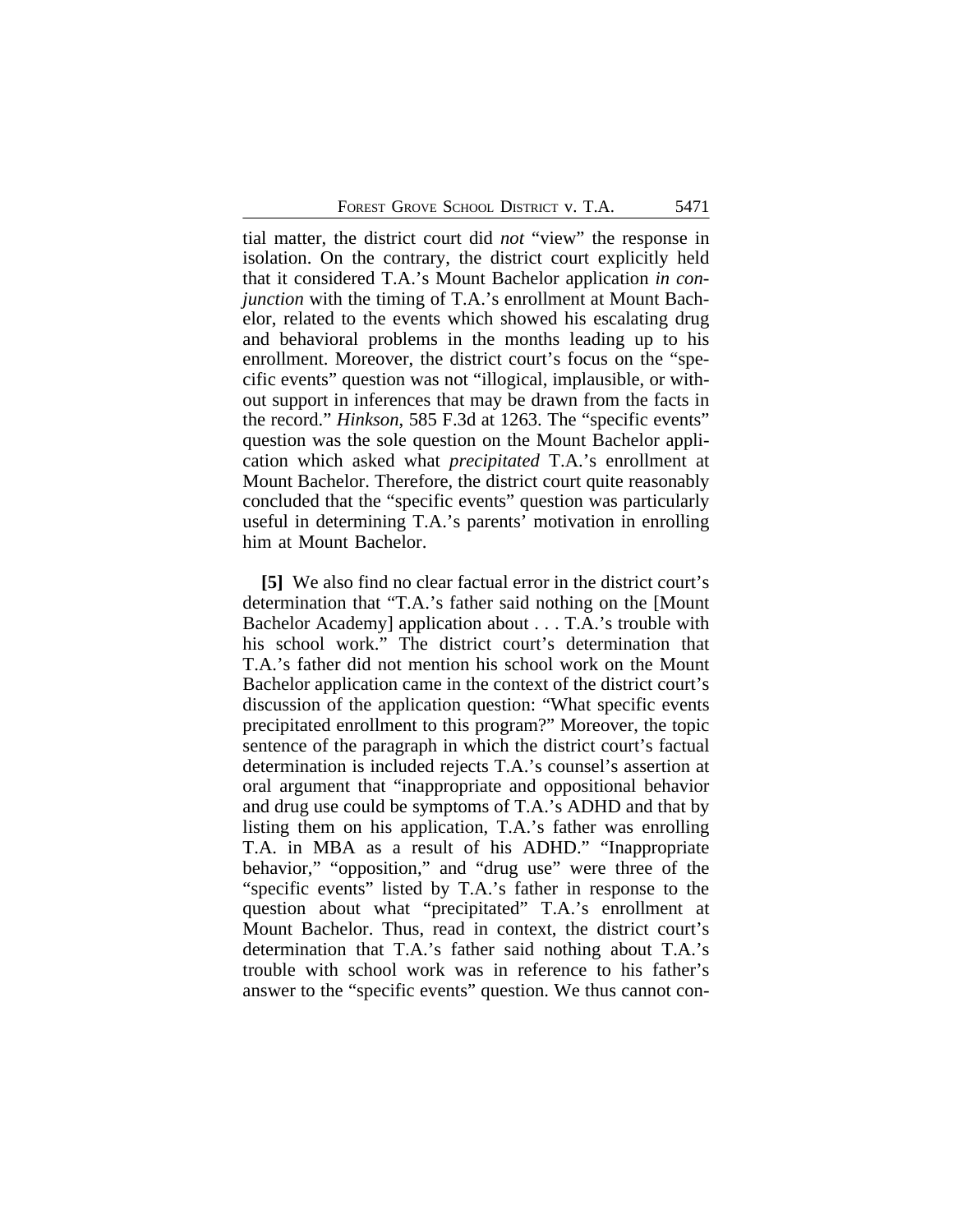clude that the district court's factual determination was illogical, implausible, or without support in inferences that may be drawn from the facts in the record. *Id.*

It is true that T.A.'s father referenced T.A.'s academic difficulties and ADHD in response to two questions on the lengthy Mount Bachelor application: 1) "List any academic or learning differences . . . include . . . ADD, ADHD, etc . . ."; and 2) "If at any time the student had been diagnosed as having attentional or emotional problems: What was the diagnosis?" It is also true that T.A.'s father mentioned several academic objectives he hoped T.A. would achieve at Mount Bachelor. But the fact that T.A.'s father listed "ADHD" in response to questions which *specifically asked him to list that condition* does not compel the conclusion that T.A. was enrolled at Mount Bachelor *because* of his ADHD. Nor does the fact that T.A.'s father hoped T.A. would achieve some academic gains at Mount Bachelor Academy—which is, after all, a school—compel the conclusion that T.A. was enrolled *for academic reasons*. This is particularly true in light of the fact that T.A. was enrolled at Mount Bachelor after several months of escalating drug abuse and behavioral problems and *directly after* he attempted to run away from home—and not during the two-year period when ADHD and poor scholastic performance alone, and not drugs and pornography, were the problem.

**[6]** The dissent contends our decision today "punishes" parents who seek to address "all of their child's needs." Dissent at 5479. Hardly. Our decision today merely affirms the district court's fact-specific weighing of the equities in *this* case under our deferential abuse of discretion standard. Thus, contrary to what the dissent contends, our decision does not establish a rule of law which requires parents who "seek to address all of their child's needs" to "answer each and every question with the response: 'Disability.' " *Id*. Instead—in light of the timing of T.A.'s enrollment at Mount Bachelor, and a review of his Mount Bachelor application—we con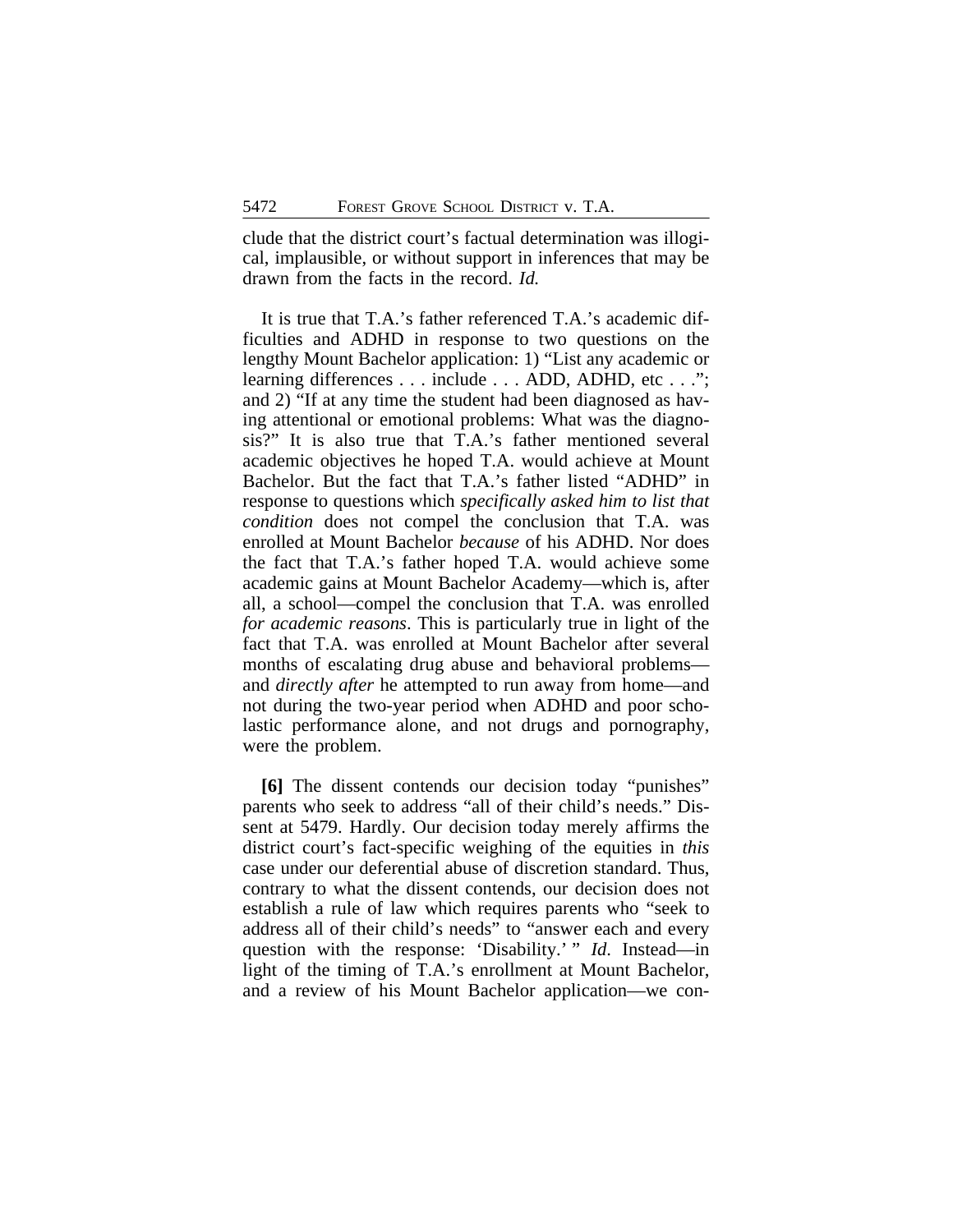clude that *in this case* the district court's determination that T.A. enrolled at Mount Bachelor due to his behavior and drug problems was not illogical, implausible, or without support in inferences which may be drawn from facts in the record.**<sup>7</sup>** *Hinkson*, 585 F.3d at 1262. The dissent apparently reads the record in this case differently than did the district court. Our role, however, is solely to determine whether the district court abused its discretion, not to evaluate the record *de novo*. **8**

# **AFFIRMED.**

GRABER, Circuit Judge, dissenting:

I respectfully dissent.

Until the most recent iteration of this case, it has been completely undisputed that T.A.'s parents sent him to Mount Bachelor Academy for two kinds of reasons: reasons related

Emphasis added.

**<sup>8</sup>**To paraphrase Judge Farris's comment in *Li v. Ahscroft,* 378 F.3d 959, 964 n. 1 (9th Cir. 2004): Our dissenting colleague differs from us on what is the appropriate appellate function. She would retry. We are content to review.

**<sup>7</sup>**Moreover, contrary to the dissent's contention, the district court did not deny reimbursement "only because of its view that the parents' reason for enrollment was the 'decisive factor.' " Dissent at 5479. The district court also held:

T.A.'s parents do not appear to have expended significant effort to secure T.A.'s place at [Mount Bachelor]. In fact, T.A. was enrolled at [Mount Bachelor] ten days after Dr. Fulop recommended the school. T.A.'s parents do not appear to have done significant research into schools dealing with children with ADHD and depression to determine the best placement for T.A . . . . *This factor weighs against requiring the District to reimburse T.A. for the cost of [Mount Bachelor]*, particularly in light of the evidence that T.A.'s parents enrolled him at [Mount Bachelor] for reasons other than his ADHD and depression.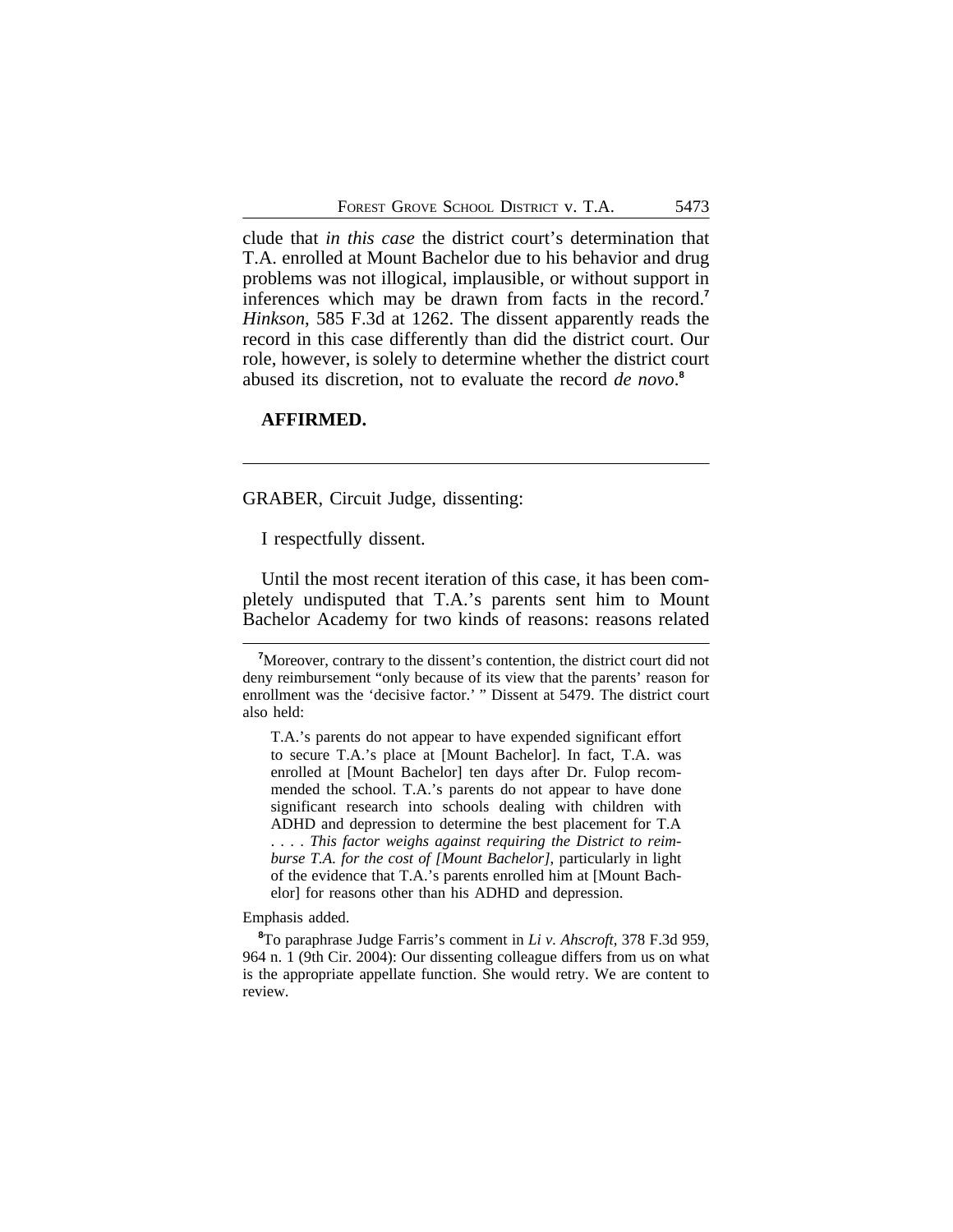to his disability and reasons unrelated to his disability. We need look no further than our original opinion. "[T]he Hearing Officer found that T.A.'s parents sent him to Mount Bachelor Academy not only because of his disabilities, but also for reasons unrelated to his disabilities . . . ." *Forest Grove Sch. Dist. v. T.A.*, 523 F.3d 1078, 1089 (9th Cir. 2008) (emphasis added), *aff'd*, 129 S. Ct. 2484 (2009). "The district court adopted all of the Hearing Officer's factual findings, and the [Forest Grove] School District has not appealed any of those findings." *Id.* at 1087 n.10; *see also* 129 S. Ct. at 2489 ("The District Court accepted the hearing officer's findings of fact  $\ldots$  .").

On remand, the district court found otherwise. The district court found that T.A.'s parents enrolled him at "MBA [Mount Bachelor Academy] *not* because of any disability recognized by the IDEA [Individuals with Disabilities in Education Act] but because of his drug abuse and behavioral problems." (Emphasis added.) Under any standard of review, I am at a loss as to why the district court did not clearly err. If it is established that both X *and* Y caused an event, then a finding that only X, but not Y, caused the event is clearly erroneous. In so ruling, the district court erred in four ways.

First, its decision contravenes the doctrine of the law of the case. Because the School District did not appeal the tworeasons factual finding in the original appeal, the district court lacked authority to reconsider that finding. *See United States v. Phillips*, 367 F.3d 846, 856 (9th Cir. 2004) ("The law of the case doctrine precludes a court from reconsidering an issue that it has already resolved.").

Second, the district court's decision contravenes our case law establishing that the court must provide a sufficient explanation when it rejects an agency's factual finding. *See Ojai Unified Sch. Dist. v. Jackson*, 4 F.3d 1467, 1474 (9th Cir. 1993) ("The court, in recognition of the expertise of the administrative agency, must consider the findings carefully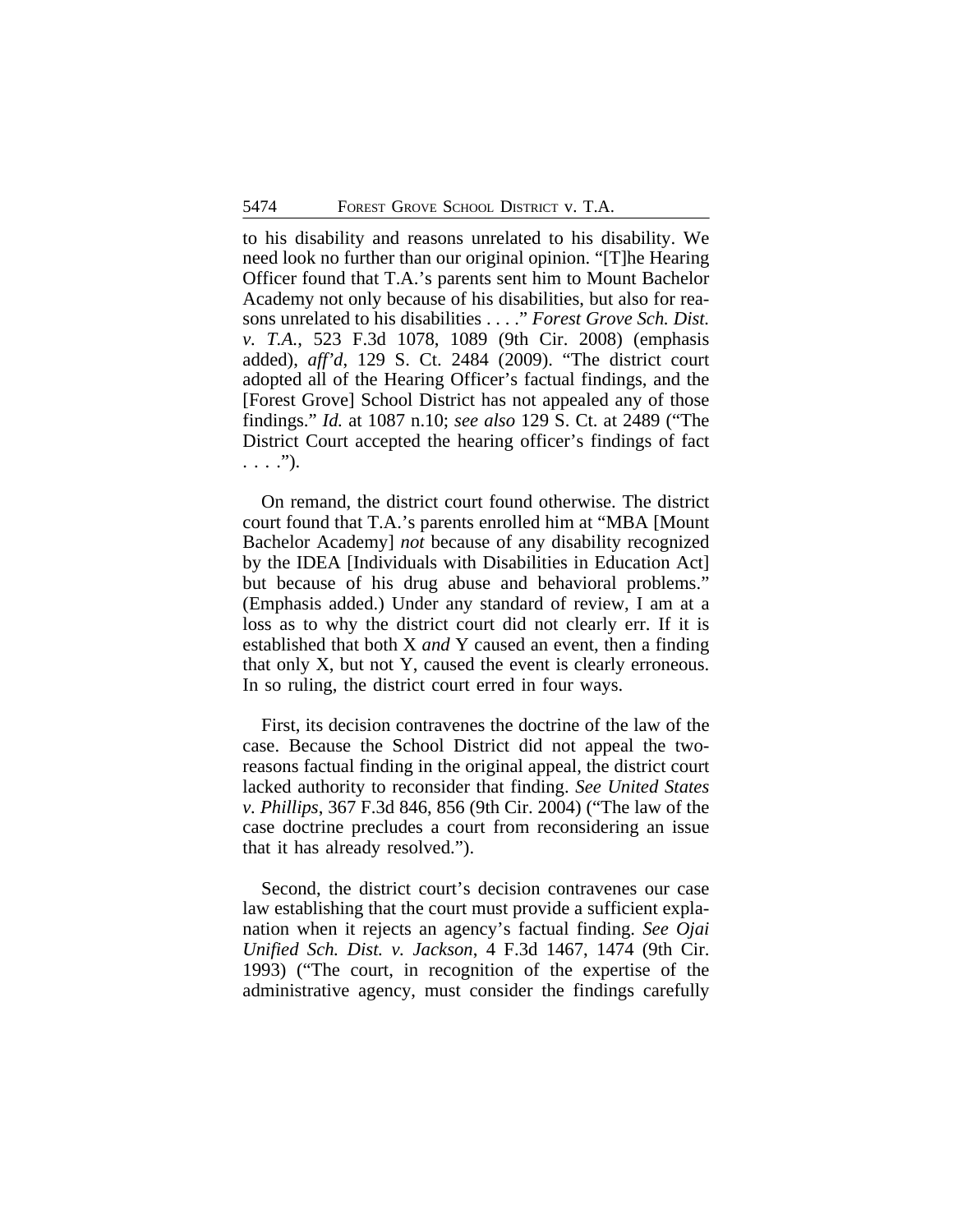and endeavor to respond to the hearing officer's resolution of each material issue. After such consideration, the court is free to accept or reject the findings in part or in whole. . . . [But] courts are not permitted simply to ignore the administrative findings." (citations and internal quotation marks omitted)). Here, the district court never stated that it was rejecting the Hearing Officer's factual finding—although it was—and, therefore, never undertook an appropriate analysis. Instead, the court simply ignored the administrative finding, which it may not do. *Id.*

In addition to those independent and sufficient reasons to reverse, the district court's decision lacks support in the record, its third reversible error. Overwhelming evidence, including testimony, doctor's records, and other documents, demonstrate that T.A.'s parents enrolled T.A. at Mount Bachelor Academy *both* for reasons *unrelated* to his disabilities *and* for reasons *related* to his disabilities. It came as no surprise that the Hearing Officer found that *both* reasons motivated T.A.'s parents. Indeed, the School District did not dispute that factual finding before the Hearing Officer, before the district court, before this court, or before the Supreme Court. Even after we reiterated in our opinion the Hearing Officer's factual finding,**<sup>1</sup>** the School District did not dispute that finding in its petition for rehearing or in its petition for certiorari.

One of the many documents supporting the Hearing Officer's factual finding was the Mount Bachelor Academy application. When T.A.'s parents enrolled him at Mount Bachelor Academy, his father completed an 18-page application regard-

<sup>&</sup>lt;sup>1</sup>I am puzzled by the majority's assertion that I claim that we, the appellate court, made a finding of fact in our original opinion. Op. at 5468. We did not. But we did state the undisputed fact that "*the Hearing Officer found*" that the parents' reasons were dual: related to T.A.'s disability and unrelated to T.A.'s disability. *Forest Grove*, 523 F.3d at 1089 (emphasis added).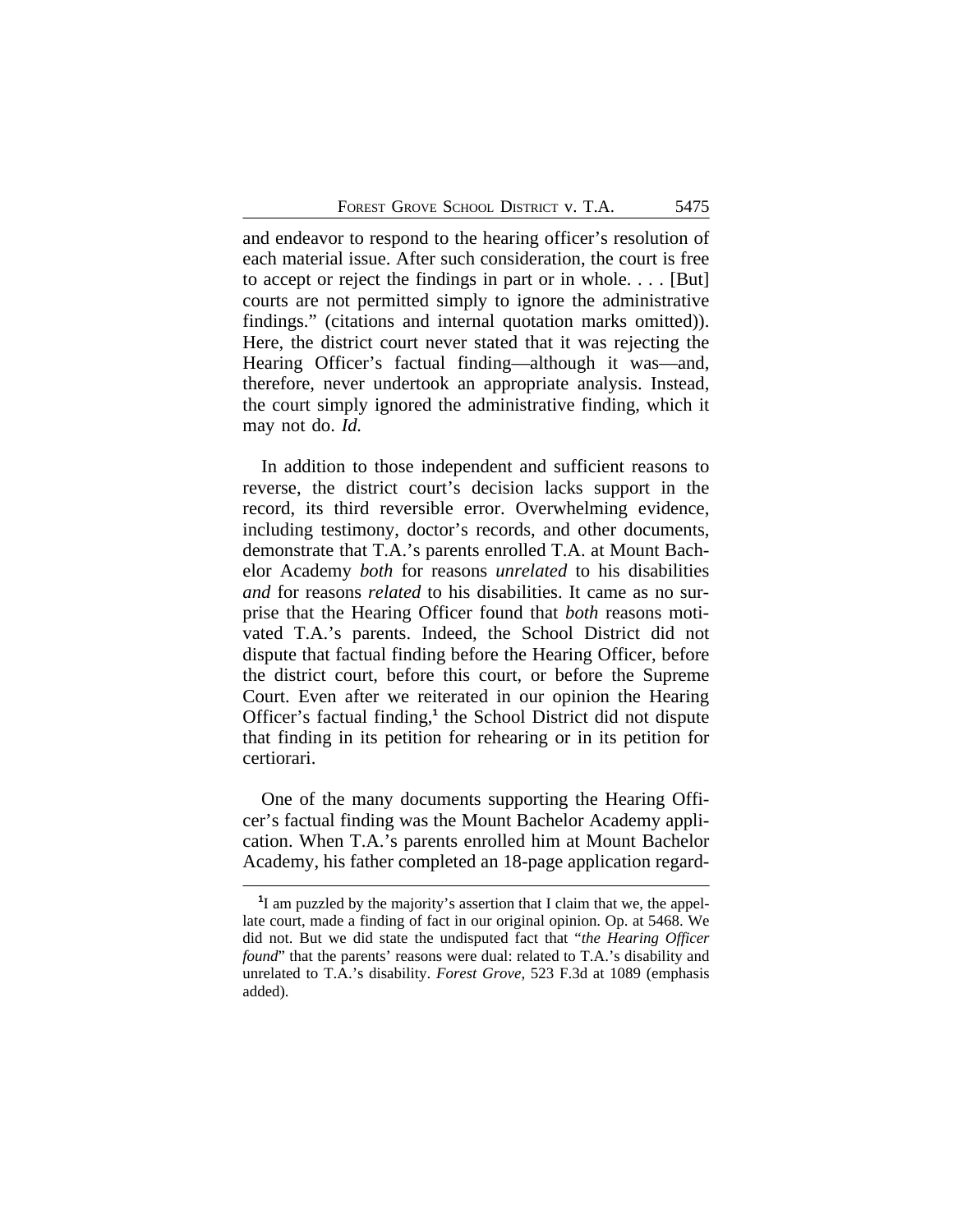ing T.A. and his needs. The father's responses make it crystal clear that T.A.'s parents enrolled T.A. both for reasons unrelated to his disabilities and for reasons related to his disabilities. Concerning T.A.'s disabilities, his father stated on the application that his son's "learning difficulties" included "verbal processing [and] ADHD"; he stated that T.A. had been diagnosed with "ADHD" and "verbal processing difficulty"; and he stated that his "specific objectives" for T.A. included "improved verbal processing skills" and "study habits." **2**

In reaching its conclusion that T.A.'s disabilities played no role in the parents' decision, the district court impermissibly relied on only one answer, taken out of context. In response to the one question that queried which "specific events precipitated enrollment to this program," T.A.'s father listed only reasons unrelated to T.A.'s disabilities; he did not state "ADHD" or "school difficulties." But viewing that response in isolation makes no sense. As noted above, T.A.'s father repeatedly expressed his desire, on the very same application form, that the private school address T.A.'s ADHD and school difficulties, including in his responses to the surrounding questions. And, also as noted above, numerous documents and other evidence supported the Hearing Officer's factual finding.

Were the district court's myopic focus on *one* response out of dozens not already apparent from its factual finding concerning the parents' reasons for enrollment, the court's next factual finding would remove all doubt. The district court found that "T.A.'s father said nothing on the MBA application about the one ADHD symptom for which the School Dis-

**<sup>2</sup>**Those responses are not surprising. Months before enrollment at Mount Bachelor Academy, T.A.'s parents had hired a doctor to evaluate T.A.'s needs. As the Hearing Officer found, that doctor recommended that T.A.'s parents send T.A. to Mount Bachelor Academy so that "he could work on drug issues *and school related issues and address* both *his ADHD* and his depression." Hearing Officer's Decision at 23 (emphases added). No one has ever challenged that factual determination.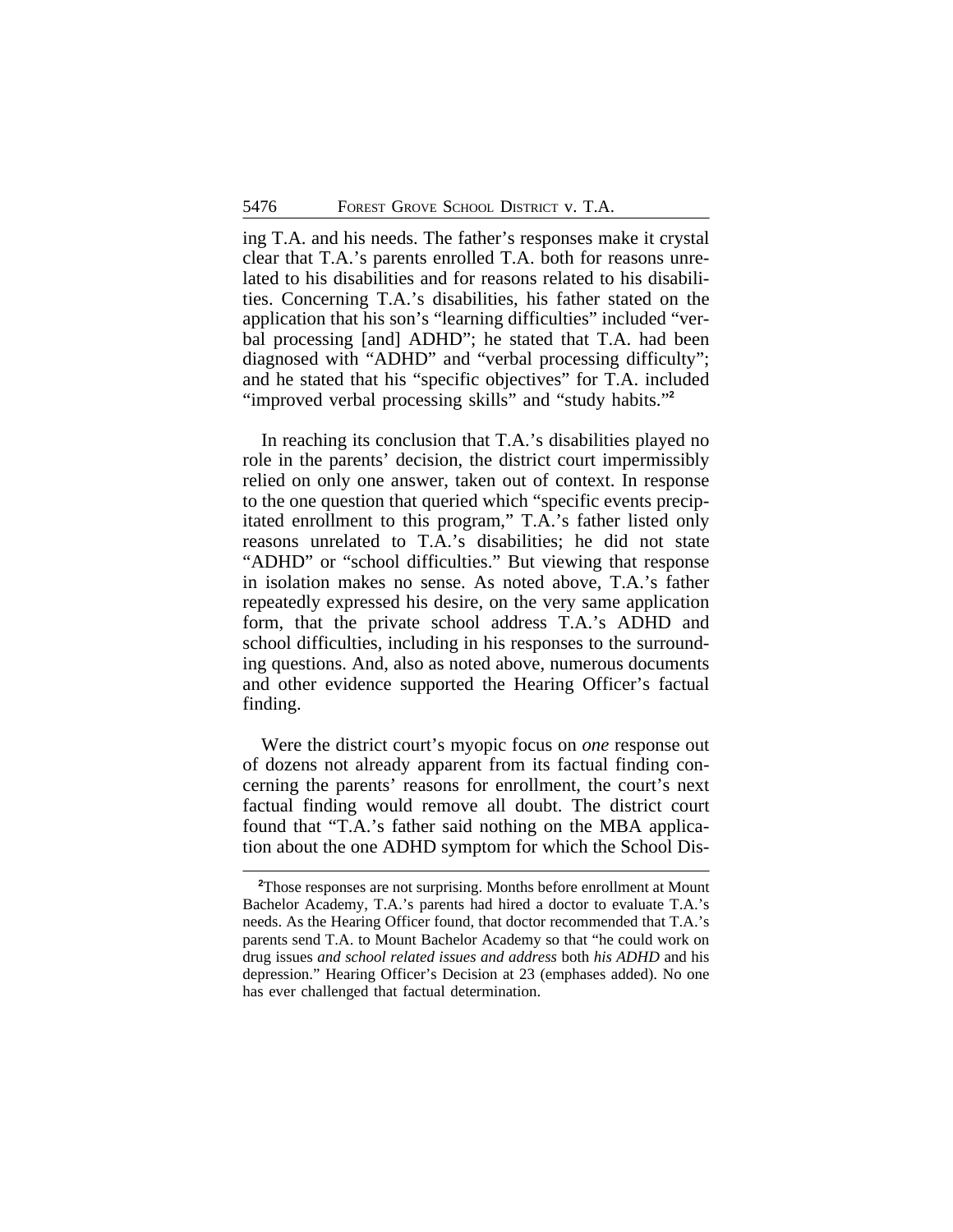trict could be liable, T.A.'s trouble with his school work." Again, the record belies that finding. For example, T.A.'s father stated on the application that T.A.'s "learning difficulties" included "has a hard time with math," "tests poorly due to speed," "low working memory," and "math disability"; and his "specific objectives" for T.A. included "improved verbal" processing skills" and "study habits." The district court clearly erred.

The majority does not defend the district court's finding on its own terms. *See op.* at 5471-72. Rather, the majority explains that the district court did not actually mean what it plainly said—that "T.A.'s father said nothing *on the MBA application* about the one ADHD symptom for which the District could be liable, T.A.'s trouble with his school work." (Emphasis added.) According to the majority, the district court really meant that, "*in response to one question* on the MBA application, T.A.'s father said nothing about the one ADHD symptom for which the District could be liable, T.A.'s trouble with his school work." I cannot accept the majority's blatant revision of the district court's opinion or its refusal to address what the court in fact wrote.

In the final analysis, the only support for the district court's conclusion concerning the parents' reasons is one response to one question regarding the specific events that precipitated enrollment, out of an 18-page application. The district court's reliance on the triggering event alone is a fourth reversible error, this time another error of law.

A child may have a range of special needs stemming from several sources, which might include lack of adequate parenting; inability to speak English; bullying class-mates; drug abuse; anger; laziness; and physical disabilities. The events that finally trigger a decision to send one's child to private school may or may not relate to the child's disabilities. But the fact that a particular event precipitates enrollment does not negate the fact that the parents' decision *also* is meant to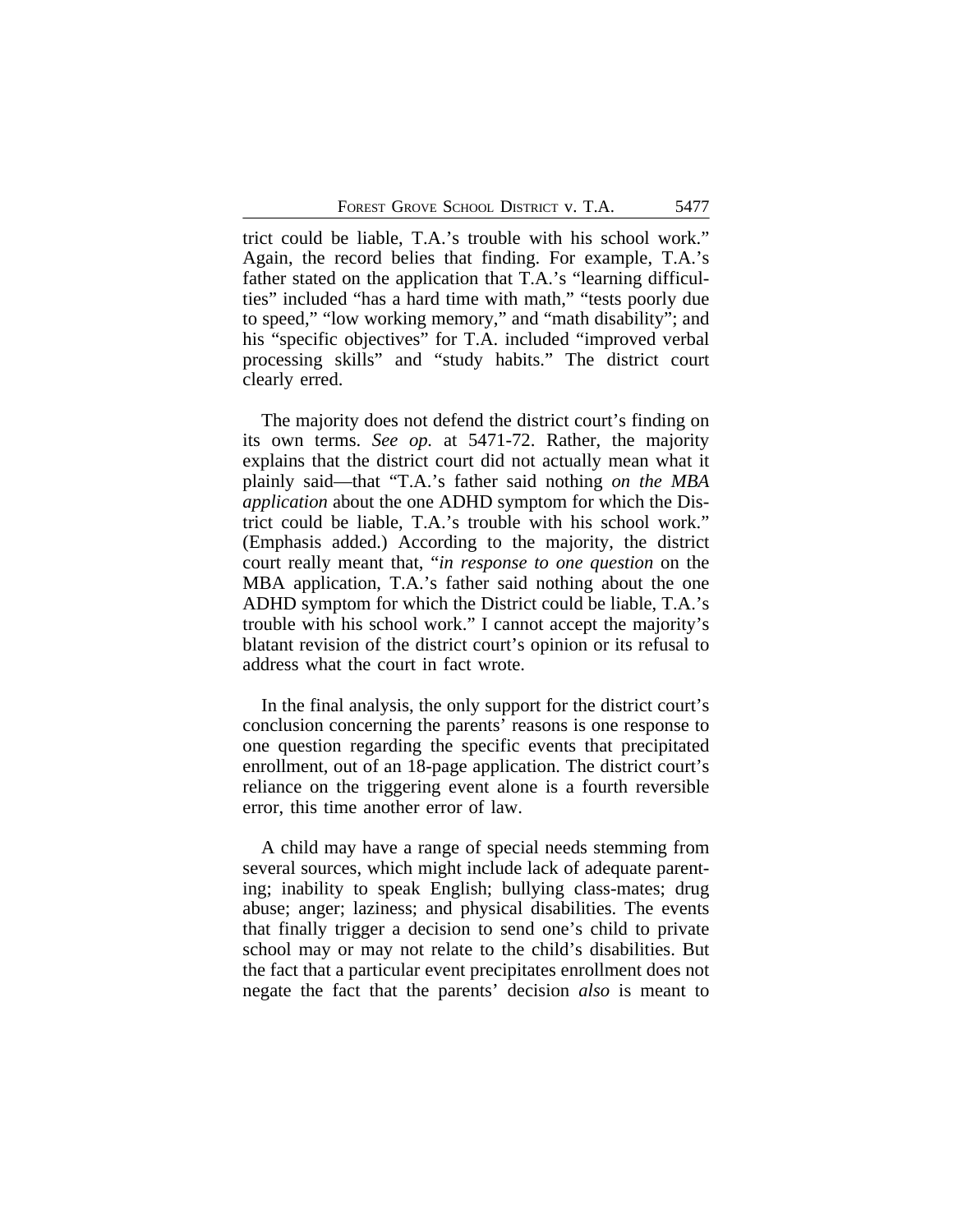address the child's disability-related needs. This is particularly true when all of the evidence confirms that, although the triggering events may not have related to disability, the parents undeniably chose a placement in order to meet the child's disability-related special needs.

This case presents an excellent example. For years, T.A.'s parents sought special services under the IDEA for T.A. and, for years, the School District refused to provide the required services. T.A.'s disabilities and special needs went unmet, and he performed poorly at school. Like many teenagers, while in high school, T.A. began using marijuana, started getting into trouble, and became defiant toward his parents. At wit's end, T.A.'s parents hired a doctor to evaluate *all* of T.A.'s needs. T.A. then ran away from home for a few days. After that episode, the doctor concluded his evaluation and recommended that T.A.'s parents send T.A. to Mount Bachelor Academy so that "he could work on drug issues and *school related issues* and address both his *ADHD* and his depression." Hearing Officer's Decision at 23 (emphases added). One cannot fault the parents for following their doctor's considered recommendation.

It comes as no surprise, then, that T.A.'s father peppered the Mount Bachelor Academy application with his desire to treat T.A.'s disability and disability-related needs. It also comes as no surprise that T.A.'s father listed as the triggering events the facts that T.A. had run away from home and abused drugs. It was those non-disability-related events that ultimately *triggered* the decision to seek private placement, but the parents expressly sought to *meet their son's disabilityrelated special needs* as well—special needs that the School District repeatedly had refused to provide. It is clear that T.A.'s parents' intentions were to meet *all* of T.A.'s needs: not just his disability-related needs, but also not just his nondisability-related needs.

When the parents of a child face a recalcitrant school district that refuses even to acknowledge that it must provide ser